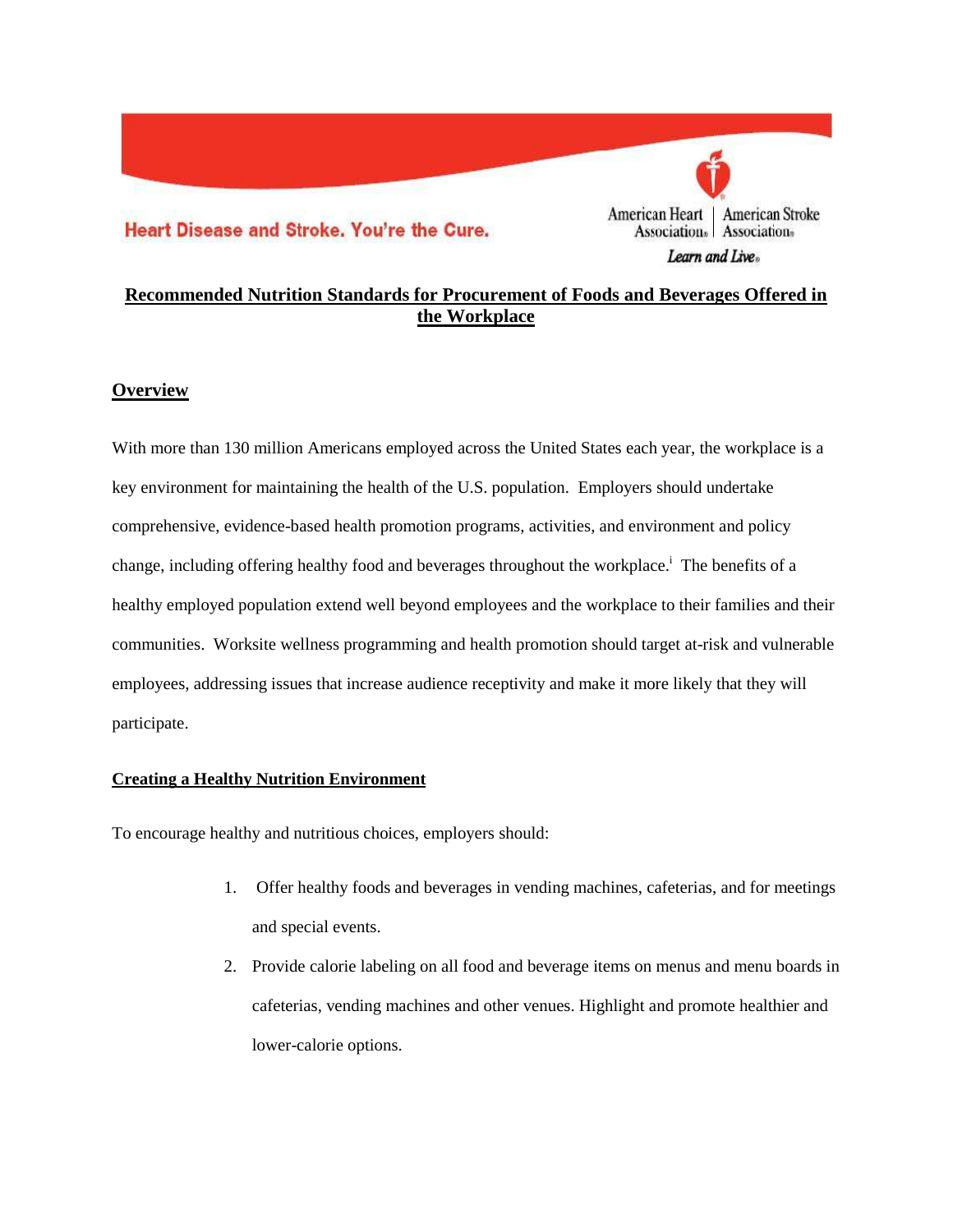- 3. Integrate nutrition education and promotion within worksite wellness programming. Incorporate the use of posters, handouts, or other visuals that offer dietary guidance calorie charts, relating calorie needs based on height and weight, and expenditure charts that show calories burned with sitting, standing, taking the stairs, or other physical activities. Help with self-monitoring if people want to track their intake and output. Help them find/use an easy convenient paper or online diary.
- 4. Create nutrition standards for foods and beverages purchased for and offered in the workplace.
- 5. Consider food and beverage pricing that is more in line with the Dietary Guidelines for Americans, pricing healthy foods lower and/or less healthy foods higher, so it is more economically feasible for employees to choose the healthy options.
- 6. Offer other incentives, prizes or financial rewards (coupons, gift cards, wellness points, etc.) for employees to eat in a healthy way.
- 7. Promote healthy lifestyles and environments in the workplace that allow for increased , regular physical activity, healthy food and beverage choices, and changes in the work environment that encourage healthy behaviors and promote occupational safety and health.

The American Heart Association supports robust nutrition standards for foods and beverages purchased for the workplace. These procurement standards should adhere to the Dietary Guidelines for Americans and the Diet and Lifestyle Recommendations of the AHA.<sup>ii,iii</sup>

#### **Recommended Nutrition Standards for Procurement of Foods and Beverages**

### *General Guidance for Foods:*

#### *Prioritize:*

Fruit – fresh, frozen, canned in own juice or water with no added sugar

Vegetables – fresh, frozen, canned (in very low sodium).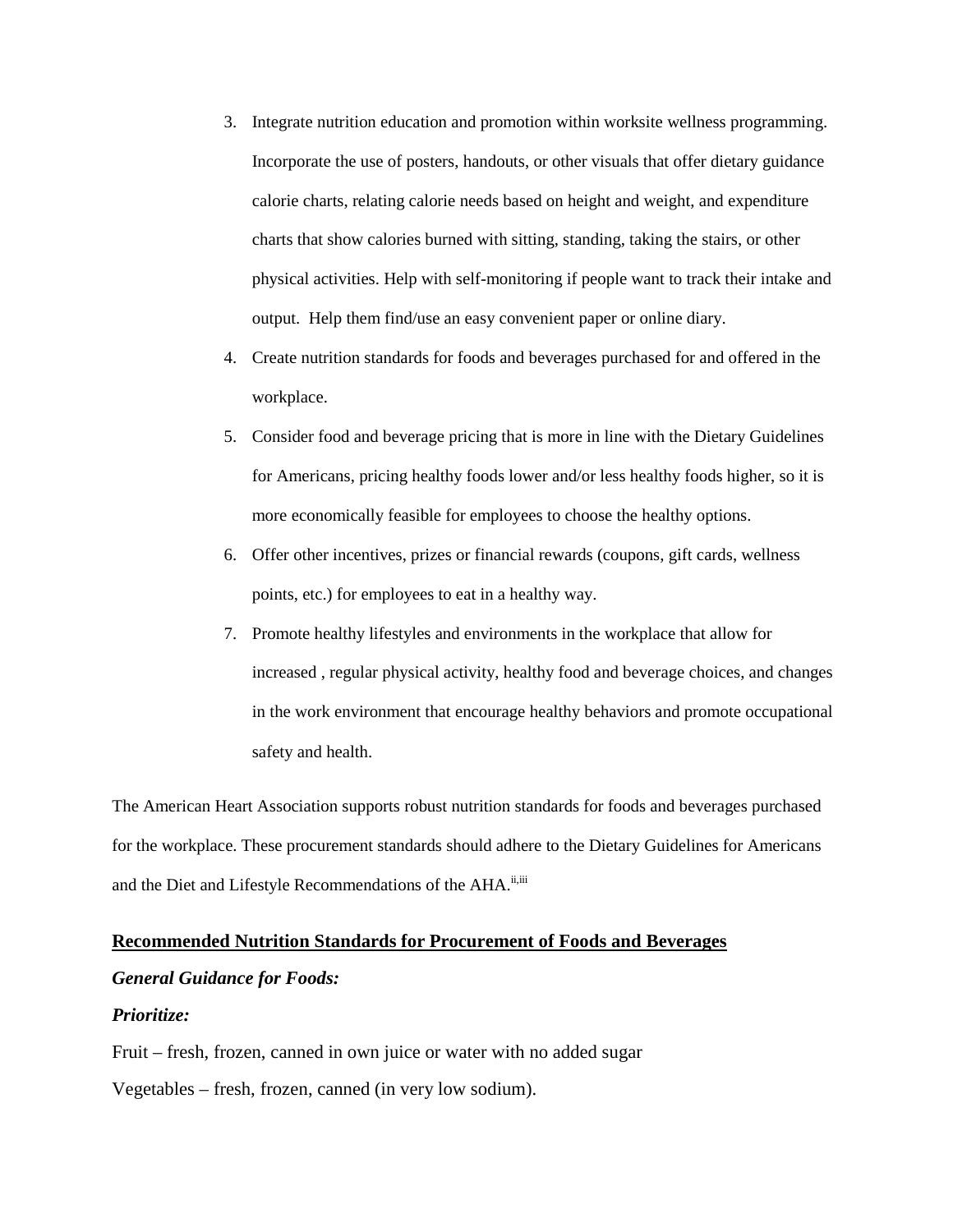Seafood, fish (especially oily fish such as salmon, trout, sardines, tuna, and pollock)

Lean meats (no more than 10% fat by weight). Minimize processed meats; if offered, use only lower-sodium (no more than 480 mg per 2 oz.) options. Serve poultry without skin.

Fat-free or low-fat dairy products (1% or less) – (avoid dairy products, especially yogurt, with added sugars).

Pasta, rice, breads, cereals, snack foods (chips, crackers, cereal bars, etc.)- Offer whole-grain, high-fiber options (whole grain is first or second ingredient; 2 grams or more of fiber/serving) when available

Unsalted nuts, seeds (and the butters and pastes derived from these like peanut butter or almond butter).

Beans, Peas, and Legumes (ex. hummus made from garbanzo's/chick peas, edamame, or snow peas).

Prioritize healthy oils (such as canola, olive, sunflower, soybean, safflower)

Limit fried foods. Prioritize roasted, baked, microwaved, steamed, poached, or grilled preparation

Limit foods with added sugars.

Reduce portion sizes as a way to reduce calorie intake. Choose the lowest serving size when possible or offer halve serving sizes.

Low-fat/Low calorie condiments such as mustard, chutney, relish, light mayonnaise, fat-free dressings, oil-based dressings, salsa, ketchup, light (low sodium) soy sauce, horseradish, Tabasco.

## *Beverages*

Water (including sparkling, seltzer, or flavored water)

100% fruit juice  $\leq 180$  kcal/12 oz. serving) with no added sweeteners

No or low calorie beverages (<10 kcal/8 oz. serving)Mid-calorie beverages (light juices, teas, and other drinks with no more than 66 calories/8 oz.

Fat-free or low-fat (<1%) milk; if flavored, no more than 150 calories/8 oz.

Regular and herbal unsweetened teas (hot or cold)

Coffee (with <1% or lower fat milk or creamers as well assoy alternatives)

In vending machines, at least 50% of beverages offered should be water and no or low calorie options.